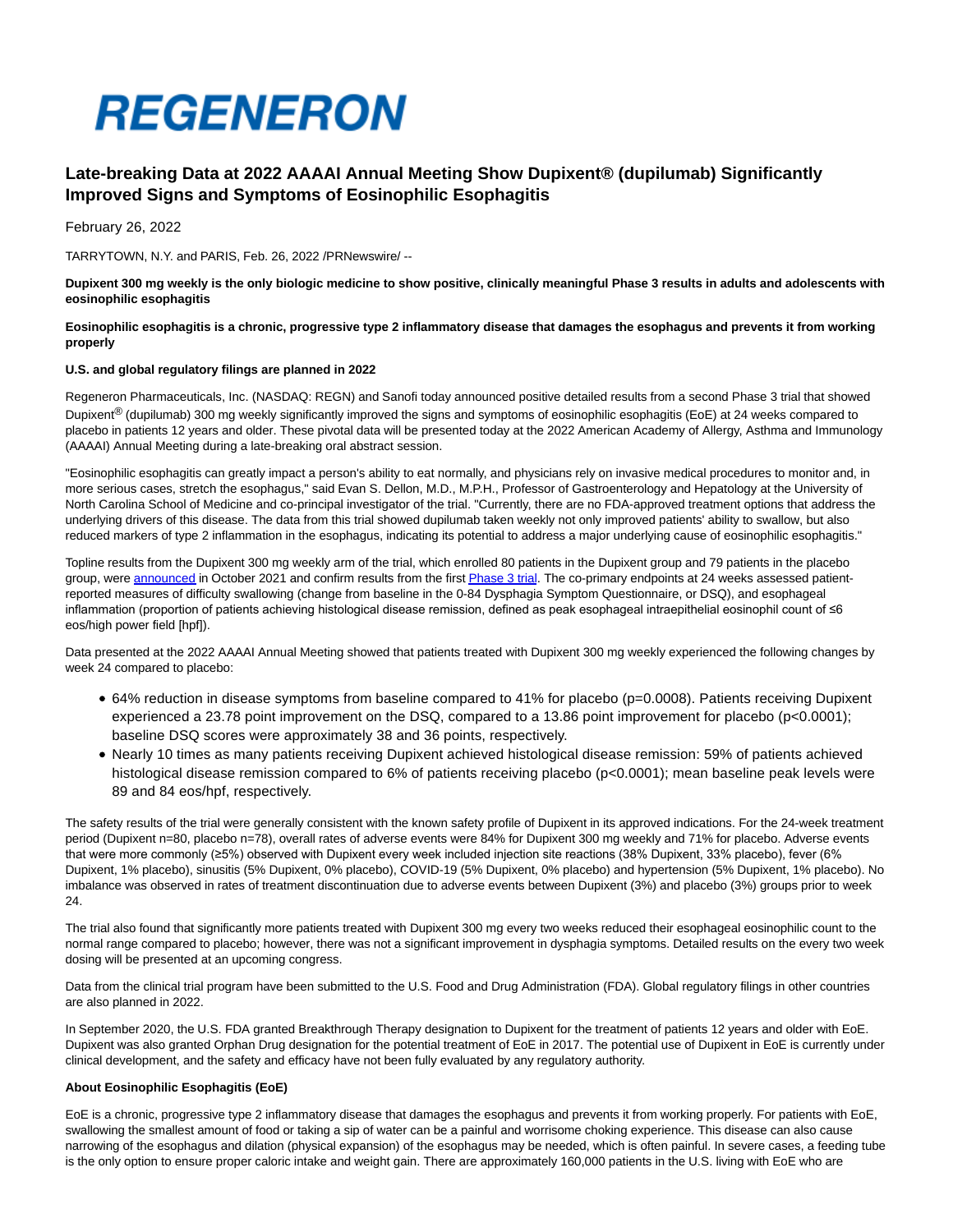currently treated, of whom approximately 48,000 have failed multiple treatments.

# **About the Dupixent Eosinophilic Esophagitis Trial**

The Phase 3 randomized, double-blind, placebo-controlled trial evaluated the efficacy and safety of Dupixent in adolescents and adults with EoE. This second trial (Part B) enrolled 240 patients aged 12 years and older with EoE, as determined by histological and patient-reported measures. Following the first Phase 3 trial (Part A), in which Dupixent 300 mg weekly was evaluated compared to placebo, the second confirmatory trial evaluated Dupixent 300 mg weekly or every two weeks compared to placebo for a 24-week treatment period.

The clinical trial program is ongoing, with patients from the first and second trials continuing into a 28-week long-term extension trial (Part C). Full results from this trial will be available later this year.

#### **About Dupixent**

Dupixent, which was invented using Regeneron's proprietary VelocImmune® technology, is a fully human monoclonal antibody that inhibits the signaling of the interleukin-4 (IL-4) and interleukin-13 (IL-13) pathways and is not an immunosuppressant. IL-4 and IL-13 are key and central drivers of the type 2 inflammation that plays a major role in atopic dermatitis, asthma and chronic rhinosinusitis with nasal polyposis (CRSwNP).

Dupixent is currently approved in the U.S., Europe, Japan and other countries around the world for use in specific patients with moderate-to-severe atopic dermatitis, as well as certain patients with asthma or CRSwNP in different age populations. Dupixent is also approved in one or more of these indications in more than 60 countries around the world and more than 350,000 patients have been treated globally.

#### **About Regeneron's VelocImmune Technology**

Regeneron's VelocImmune technology utilizes a proprietary genetically engineered mouse platform endowed with a genetically humanized immune system to produce optimized fully human antibodies. When Regeneron's President and Chief Scientific Officer George D. Yancopoulos was a graduate student with his mentor Frederick W. Alt in 1985, they were the first to [envision m](https://c212.net/c/link/?t=0&l=en&o=3456115-1&h=4061712579&u=https%3A%2F%2Fwww.sciencedirect.com%2Fscience%2Farticle%2Fabs%2Fpii%2F0168952585900897&a=envision)aking such a genetically humanized mouse, and Regeneron has spent decades inventing and developing VelocImmune and related VelociSuite® technologies. Dr. Yancopoulos and his team have used VelocImmune technology to create approximately a quarter of all original, FDA-approved or authorized fully human monoclonal antibodies currently available. This includes Dupixent, REGEN-COV<sup>®</sup> (casirivimab and imdevimab), Libtayo<sup>®</sup> (cemiplimab-rwlc), Praluent<sup>®</sup> (alirocumab), Kevzara<sup>®</sup> (sarilumab), Evkeeza® (evinacumab-dgnb) and Inmazeb™ (atoltivimab, maftivimab, and odesivimab-ebgn).

# **Dupilumab Development Program**

Dupilumab is being jointly developed by Regeneron and Sanofi under a global collaboration agreement. To date, dupilumab has been studied across 60 clinical trials involving more than 10,000 patients with various chronic diseases driven in part by type 2 inflammation.

In addition to the currently approved indications, Regeneron and Sanofi are studying dupilumab in a broad range of diseases driven by type 2 inflammation or other allergic processes, including eosinophilic esophagitis (Phase 3), pediatric atopic dermatitis (6 months to 5 years of age, Phase 3), chronic rhinosinusitis without nasal polyposis (Phase 3), chronic obstructive pulmonary disease with evidence of type 2 inflammation (Phase 3), prurigo nodularis (Phase 3), chronic spontaneous urticaria (Phase 3), bullous pemphigoid (Phase 3), chronic inducible urticaria-cold (Phase 3), allergic fungal rhinosinusitis (Phase 3), allergic bronchopulmonary aspergillosis (Phase 3) and peanut allergy (Phase 2). These potential uses of dupilumab are currently under clinical investigation, and the safety and efficacy in these conditions have not been fully evaluated by any regulatory authority.

# **U.S. Indications**

DUPIXENT is a prescription medicine used:

- to treat adults and children 6 years of age and older with moderate-to-severe atopic dermatitis (eczema) that is not well controlled with prescription therapies used on the skin (topical), or who cannot use topical therapies. DUPIXENT can be used with or without topical corticosteroids. It is not known if DUPIXENT is safe and effective in children with atopic dermatitis under 6 years of age.
- with other asthma medicines for the maintenance treatment of moderate-to-severe eosinophilic or oral steroid dependent asthma in adults and children 6 years of age and older whose asthma is not controlled with their current asthma medicines. DUPIXENT helps prevent severe asthma attacks (exacerbations) and can improve your breathing. DUPIXENT may also help reduce the amount of oral corticosteroids you need while preventing severe asthma attacks and improving your breathing. DUPIXENT is not used to treat sudden breathing problems. It is not known if DUPIXENT is safe and effective in children with asthma under 6 years of age.
- with other medicines for the maintenance treatment of chronic rhinosinusitis with nasal polyposis (CRSwNP) in adults whose disease is not controlled. It is not known if DUPIXENT is safe and effective in children with chronic rhinosinusitis with nasal polyposis under 18 years of age.

# **IMPORTANT SAFETY INFORMATION FOR U.S. PATIENTS**

**Do not use** if you are allergic to dupilumab or to any of the ingredients in DUPIXENT®.

# **Before using DUPIXENT, tell your healthcare provider about all your medical conditions, including if you:**

- have eye problems
- have a parasitic (helminth) infection
- are scheduled to receive any vaccinations. You should not receive a "live vaccine" right before and during treatment with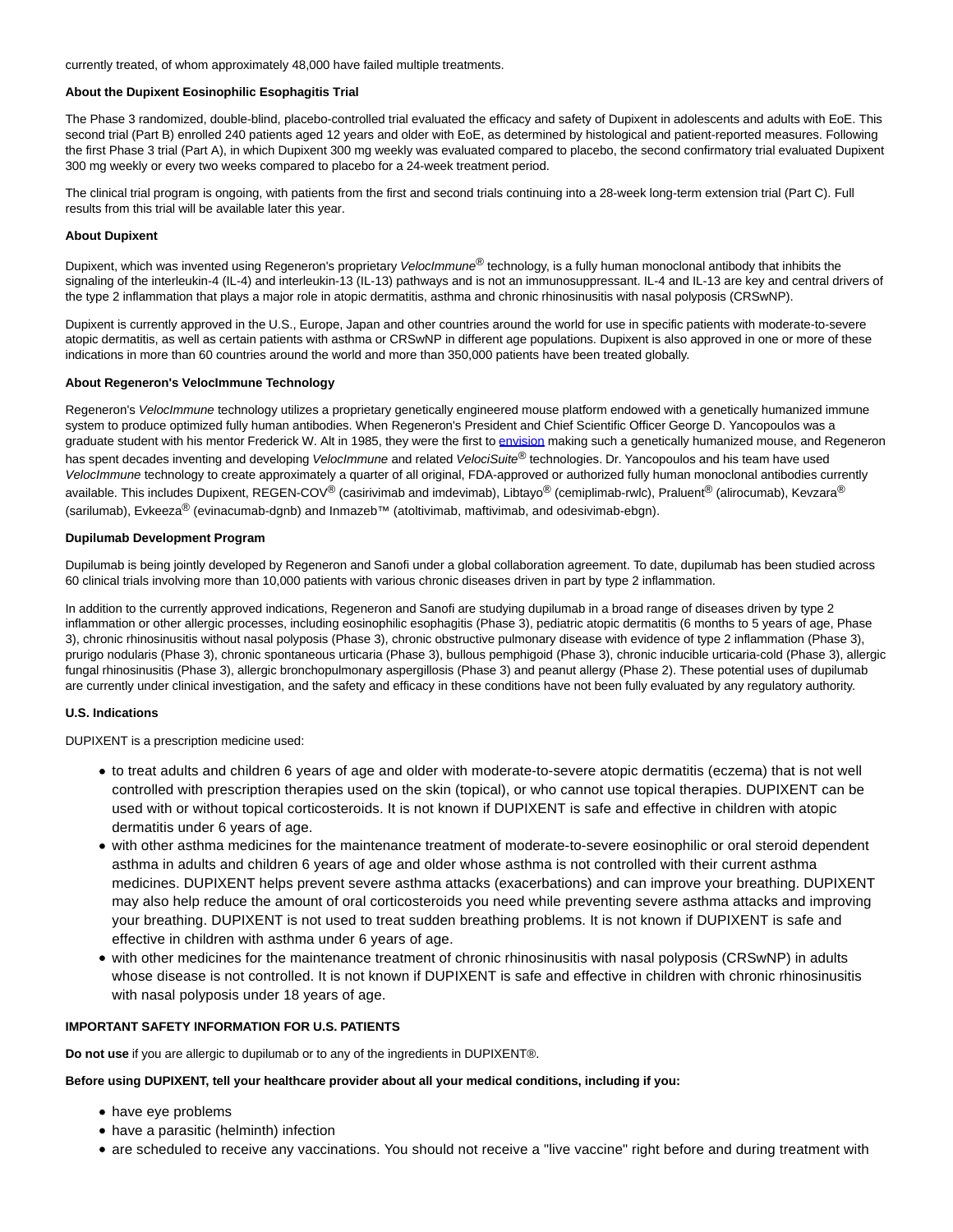DUPIXENT.

- are pregnant or plan to become pregnant. It is not known whether DUPIXENT will harm your unborn baby.
	- A pregnancy registry for women who take DUPIXENT during pregnancy collects information about the health of you and your baby. To enroll or get more information call 1-877-311-8972 or go to [https://mothertobaby.org/ongoing](https://mothertobaby.org/ongoing-study/dupixent/)study/dupixent/
- are breastfeeding or plan to breastfeed. It is not known whether DUPIXENT passes into your breast milk.

Tell your healthcare provider about all the medicines you take, including prescription and over-the-counter medicines, vitamins and herbal supplements.

Especially tell your healthcare provider if you are taking oral, topical, or inhaled corticosteroid medicines; have asthma and use an asthma medicine; or have atopic dermatitis or CRSwNP, and also have asthma. **Do not** change or stop your corticosteroid medicine or other asthma medicine without talking to your healthcare provider. This may cause other symptoms that were controlled by the corticosteroid medicine or other asthma medicine to come back.

# **DUPIXENT can cause serious side effects, including**:

- **Allergic reactions. DUPIXENT can cause allergic reactions that can sometimes be severe.** Stop using DUPIXENT and tell your healthcare provider or get emergency help right away if you get any of the following signs or symptoms: breathing problems or wheezing, swelling of the face, lips, mouth, tongue or throat, fainting, dizziness, feeling lightheaded, fast pulse, fever, hives, joint pain, general ill feeling, itching, skin rash, swollen lymph nodes, nausea or vomiting, or cramps in your stomach-area.
- **Eye problems**. Tell your healthcare provider if you have any new or worsening eye problems, including eye pain or changes in vision, such as blurred vision. Your healthcare provider may send you to an ophthalmologist for an exam if needed.
- **Inflammation of your blood vessels**. Rarely, this can happen in people with asthma who receive DUPIXENT. This may happen in people who also take a steroid medicine by mouth that is being stopped or the dose is being lowered. It is not known whether this is caused by DUPIXENT. Tell your healthcare provider right away if you have: rash, chest pain, worsening shortness of breath, a feeling of pins and needles or numbness of your arms or legs, or persistent fever.
- **Joint aches and pain.** Some people who use DUPIXENT have had trouble walking or moving due to their joint symptoms, and in some cases needed to be hospitalized. Tell your healthcare provider about any new or worsening joint symptoms. Your healthcare provider may stop DUPIXENT if you develop joint symptoms.

# **The most common side effects include:**

- **Atopic dermatitis:** injection site reactions, eye and eyelid inflammation, including redness, swelling, and itching, sometimes with blurred vision, and cold sores in your mouth or on your lips.
- **Asthma:** injection site reactions, pain in the throat (oropharyngeal pain), high count of a certain white blood cell (eosinophilia), and parasitic (helminth) infections.
- **Chronic rhinosinusitis with nasal polyposis:** injection site reactions, eye and eyelid inflammation, including redness, swelling, and itching, sometimes with blurred vision, high count of a certain white blood cell (eosinophilia), trouble sleeping (insomnia), toothache, gastritis, and joint pain (arthralgia).

Tell your healthcare provider if you have any side effect that bothers you or that does not go away. These are not all the possible side effects of DUPIXENT. Call your doctor for medical advice about side effects. You are encouraged to report negative side effects of prescription drugs to the FDA. Visi[t www.fda.gov/medwatch,](https://c212.net/c/link/?t=0&l=en&o=3456115-1&h=2750281793&u=https%3A%2F%2Fwww.fda.gov%2Fsafety%2Fmedwatch-fda-safety-information-and-adverse-event-reporting-program&a=www.fda.gov%2Fmedwatch) or call 1-800-FDA-1088.

Use DUPIXENT exactly as prescribed by your healthcare provider. It's an injection given under the skin (subcutaneous injection). Your healthcare provider will decide if you or your caregiver can inject DUPIXENT. **Do not** try to prepare and inject DUPIXENT until you or your caregiver have been trained by your healthcare provider. In children 12 years of age and older, it's recommended DUPIXENT be administered by or under supervision of an adult. In children under 12 years of age, DUPIXENT should be given by a caregiver.

# **Please see accompanying full [Prescribing Information](https://c212.net/c/link/?t=0&l=en&o=3456115-1&h=3614428154&u=https%3A%2F%2Fwww.regeneron.com%2Fsites%2Fdefault%2Ffiles%2FDupixent_FPI.pdf&a=Prescribing%C2%A0Information) including Patient Information.**

# **About Regeneron**

Regeneron (NASDAQ: REGN) is a leading biotechnology company that invents life-transforming medicines for people with serious diseases. Founded and led for over 30 years by physician-scientists, our unique ability to repeatedly and consistently translate science into medicine has led to nine FDA-approved treatments and numerous product candidates in development, almost all of which were homegrown in our laboratories. Our medicines and pipeline are designed to help patients with eye diseases, allergic and inflammatory diseases, cancer, cardiovascular and metabolic diseases, pain, hematologic conditions, infectious diseases and rare diseases.

Regeneron is accelerating and improving the traditional drug development process through our proprietary VelociSuite technologies, such as VelocImmune, which uses unique genetically humanized mice to produce optimized fully human antibodies and bispecific antibodies, and through ambitious research initiatives such as the Regeneron Genetics Center, which is conducting one of the largest genetics sequencing efforts in the world.

For additional information about the company, please visi[t www.regeneron.com o](https://c212.net/c/link/?t=0&l=en&o=3456115-1&h=1110350514&u=http%3A%2F%2Fwww.regeneron.com%2F&a=www.regeneron.com)r follow @Regeneron on Twitter.

**About Sanofi**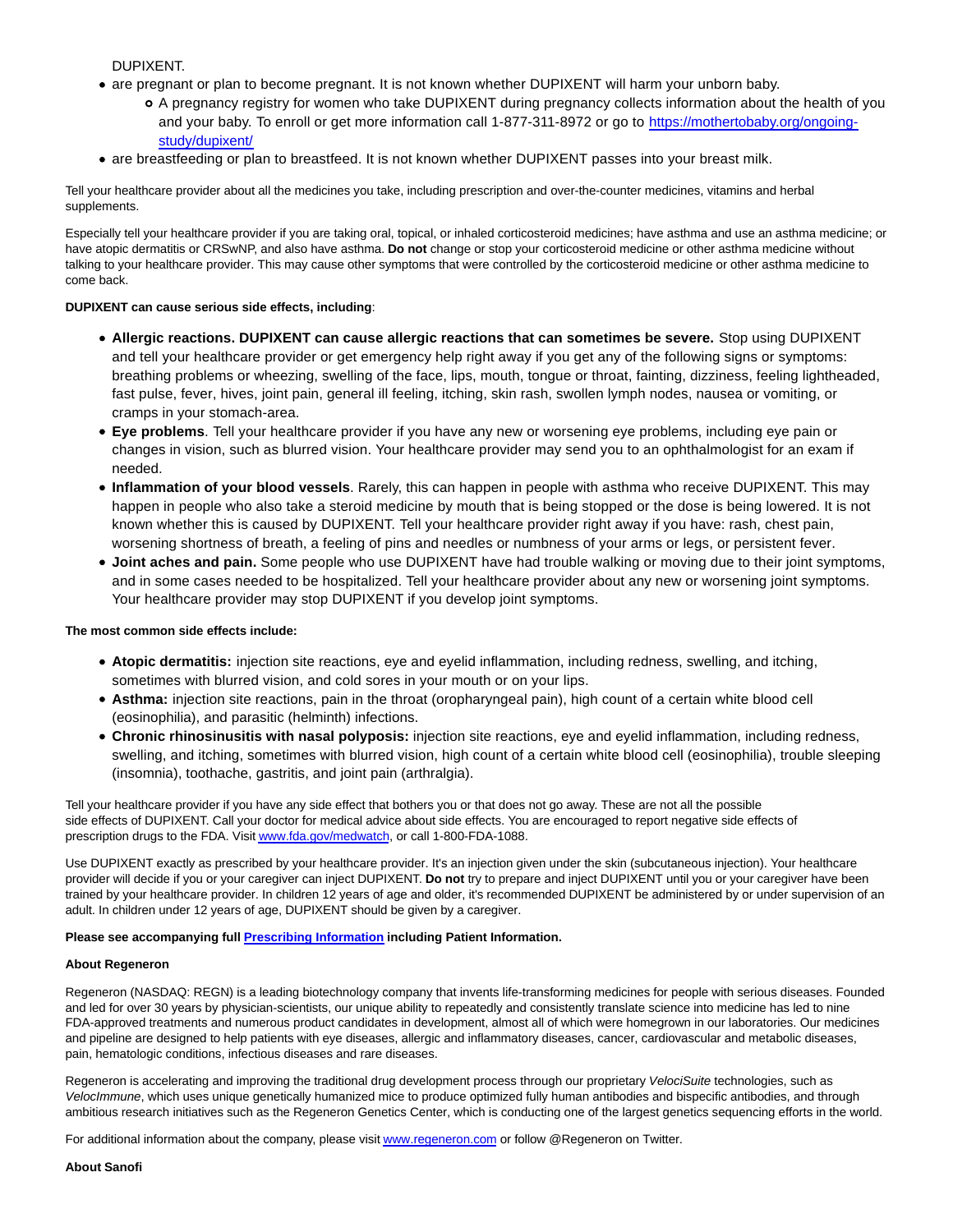We are an innovative global healthcare company, driven by one purpose: we chase the miracles of science to improve people's lives. Our team, across some 100 countries, is dedicated to transforming the practice of medicine by working to turn the impossible into the possible. We provide potentially life-changing treatment options and life-saving vaccine protection to millions of people globally, while putting sustainability and social responsibility at the center of our ambitions.

Sanofi is listed on EURONEXT: SAN and NASDAQ: SNY.

#### **Regeneron Forward-Looking Statements and Use of Digital Media**

This press release includes forward-looking statements that involve risks and uncertainties relating to future events and the future performance of Regeneron Pharmaceuticals, Inc. ("Regeneron" or the "Company"), and actual events or results may differ materially from these forward-looking statements. Words such as "anticipate," "expect," "intend," "plan," "believe," "seek," "estimate," variations of such words, and similar expressions are intended to identify such forward-looking statements, although not all forward-looking statements contain these identifying words. These statements concern, and these risks and uncertainties include, among others, the impact of SARS-CoV-2 (the virus that has caused the COVID-19 pandemic) on Regeneron's business and its employees, collaborators, and suppliers and other third parties on which Regeneron relies, Regeneron's and its collaborators' ability to continue to conduct research and clinical programs, Regeneron's ability to manage its supply chain, net product sales of products marketed or otherwise commercialized by Regeneron and/or its collaborators or licensees (collectively, "Regeneron's Products"), and the global economy; the nature, timing, and possible success and therapeutic applications of Regeneron's Products and product candidates being developed by Regeneron and/or its collaborators or licensees (collectively, "Regeneron's Product Candidates") and research and clinical programs now underway or planned, including without limitation Dupixent® (dupilumab) for the treatment of eosinophilic esophagitis; the likelihood, timing, and scope of possible regulatory approval and commercial launch of Regeneron's Product Candidates and new indications for Regeneron's Products, such as Dupixent for the treatment of eosinophilic esophagitis, chronic obstructive pulmonary disease with evidence of type 2 inflammation, pediatric atopic dermatitis, bullous pemphigoid, prurigo nodularis, chronic spontaneous urticaria, chronic inducible urticaria-cold, chronic rhinosinusitis without nasal polyposis, allergic fungal rhinosinusitis, allergic bronchopulmonary aspergillosis, peanut allergy, and other potential indications; uncertainty of the utilization, market acceptance, and commercial success of Regeneron's Products (such as Dupixent) and Regeneron's Product Candidates and the impact of studies (whether conducted by Regeneron or others and whether mandated or voluntary), including the study discussed in this press release, on any of the foregoing or any potential regulatory approval of Regeneron's Products (such as Dupixent) and Regeneron's Product Candidates; the ability of Regeneron's collaborators, licensees, suppliers, or other third parties (as applicable) to perform manufacturing, filling, finishing, packaging, labeling, distribution, and other steps related to Regeneron's Products and Regeneron's Product Candidates; the ability of Regeneron to manage supply chains for multiple products and product candidates; safety issues resulting from the administration of Regeneron's Products (such as Dupixent) and Regeneron's Product Candidates in patients, including serious complications or side effects in connection with the use of Regeneron's Products and Regeneron's Product Candidates in clinical trials; determinations by regulatory and administrative governmental authorities which may delay or restrict Regeneron's ability to continue to develop or commercialize Regeneron's Products and Regeneron's Product Candidates, including without limitation Dupixent; ongoing regulatory obligations and oversight impacting Regeneron's Products, research and clinical programs, and business, including those relating to patient privacy; the availability and extent of reimbursement of Regeneron's Products from third-party payers, including private payer healthcare and insurance programs, health maintenance organizations, pharmacy benefit management companies, and government programs such as Medicare and Medicaid; coverage and reimbursement determinations by such payers and new policies and procedures adopted by such payers; competing drugs and product candidates that may be superior to, or more cost effective than, Regeneron's Products and Regeneron's Product Candidates; the extent to which the results from the research and development programs conducted by Regeneron and/or its collaborators or licensees may be replicated in other studies and/or lead to advancement of product candidates to clinical trials, therapeutic applications, or regulatory approval; unanticipated expenses; the costs of developing, producing, and selling products; the ability of Regeneron to meet any of its financial projections or guidance and changes to the assumptions underlying those projections or guidance; the potential for any license, collaboration, or supply agreement, including Regeneron's agreements with Sanofi, Bayer, and Teva Pharmaceutical Industries Ltd. (or their respective affiliated companies, as applicable) to be cancelled or terminated; and risks associated with intellectual property of other parties and pending or future litigation relating thereto (including without limitation the patent litigation and other related proceedings relating to EYLEA® (aflibercept) Injection, Dupixent, Praluent® (alirocumab), and REGEN-COV® (casirivimab and imdevimab), other litigation and other proceedings and government investigations relating to the Company and/or its operations, the ultimate outcome of any such proceedings and investigations, and the impact any of the foregoing may have on Regeneron's business, prospects, operating results, and financial condition. A more complete description of these and other material risks can be found in Regeneron's filings with the U.S. Securities and Exchange Commission, including its Form 10-K for the year ended December 31, 2021. Any forward-looking statements are made based on management's current beliefs and judgment, and the reader is cautioned not to rely on any forward-looking statements made by Regeneron. Regeneron does not undertake any obligation to update (publicly or otherwise) any forward-looking statement, including without limitation any financial projection or guidance, whether as a result of new information, future events, or otherwise.

Regeneron uses its media and investor relations website and social media outlets to publish important information about the Company, including information that may be deemed material to investors. Financial and other information about Regeneron is routinely posted and is accessible on Regeneron's media and investor relations website [\(http://newsroom.regeneron.com\)](https://c212.net/c/link/?t=0&l=en&o=3456115-1&h=1799872968&u=http%3A%2F%2Fnewsroom.regeneron.com%2F&a=http%3A%2F%2Fnewsroom.regeneron.com) and its Twitter feed [\(http://twitter.com/regeneron\).](https://c212.net/c/link/?t=0&l=en&o=3456115-1&h=1830182463&u=https%3A%2F%2Fc212.net%2Fc%2Flink%2F%3Ft%3D0%26l%3Den%26o%3D3387026-1%26h%3D619644995%26u%3Dhttp%253A%252F%252Ftwitter.com%252Fregeneron%26a%3Dhttp%253A%252F%252Ftwitter.com%252Fregeneron&a=http%3A%2F%2Ftwitter.com%2Fregeneron)

# **Sanofi Forward-Looking Statements**

This press release contains forward-looking statements as defined in the Private Securities Litigation Reform Act of 1995, as amended. Forwardlooking statements are statements that are not historical facts. These statements include projections and estimates regarding the marketing and other potential of the product, or regarding potential future revenues from the product. Forward-looking statements are generally identified by the words "expects", "anticipates", "believes", "intends", "estimates", "plans" and similar expressions. Although Sanofi's management believes that the expectations reflected in such forward-looking statements are reasonable, investors are cautioned that forward-looking information and statements are subject to various risks and uncertainties, many of which are difficult to predict and generally beyond the control of Sanofi, that could cause actual results and developments to differ materially from those expressed in, or implied or projected by, the forward-looking information and statements. These risks and uncertainties include among other things, unexpected regulatory actions or delays, or government regulation generally, that could affect the availability or commercial potential of the product, the fact that product may not be commercially successful, the uncertainties inherent in research and development, including future clinical data and analysis of existing clinical data relating to the product, including post marketing, unexpected safety, quality or manufacturing issues, competition in general, risks associated with intellectual property and any related future litigation and the ultimate outcome of such litigation, and volatile economic and market conditions, and the impact that COVID-19 will have on us, our customers, suppliers, vendors, and other business partners, and the financial condition of any one of them, as well as on our employees and on the